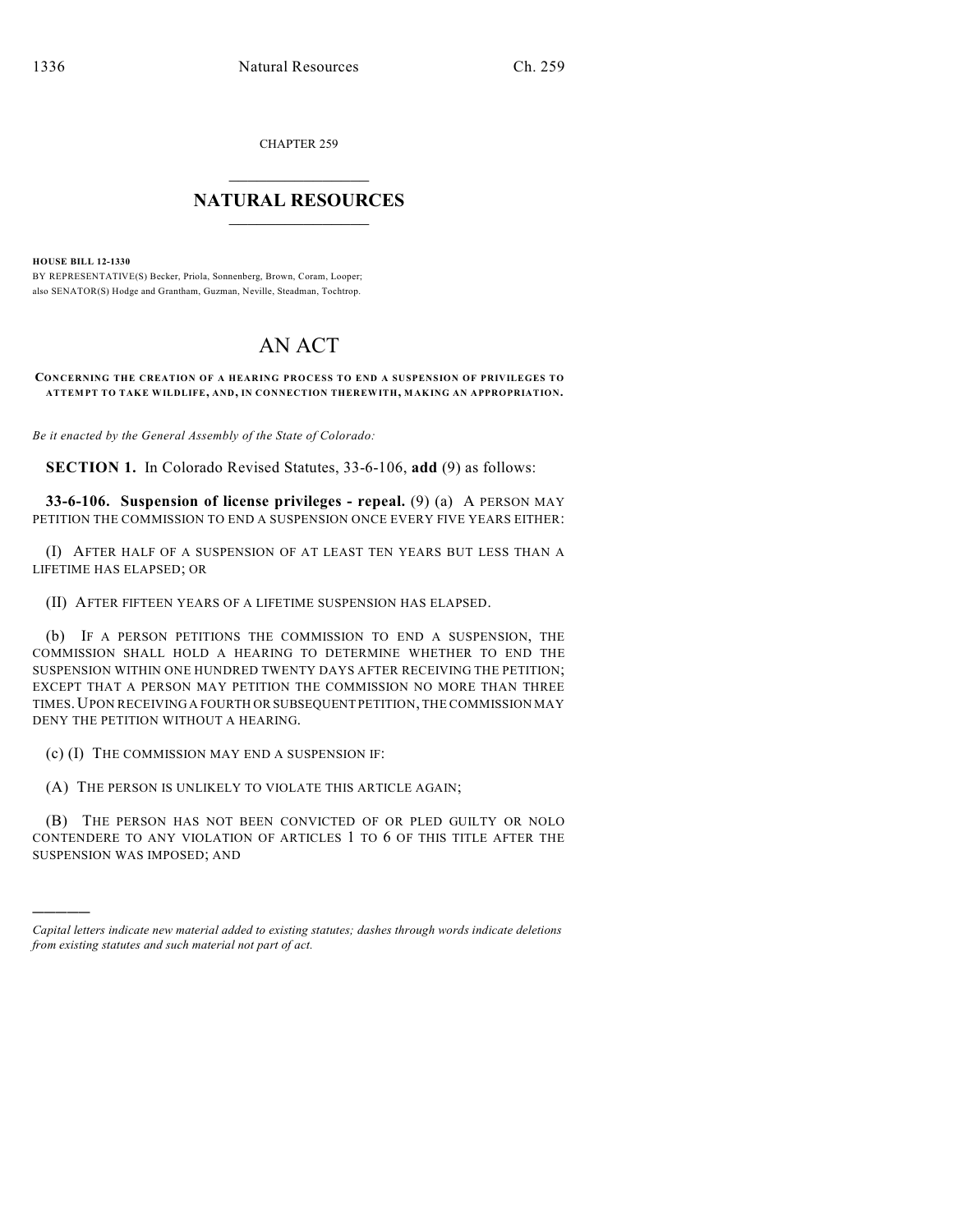(C) THE SUSPENSION IS THE PERSON'S FIRST IN COLORADO.

(II) IN DETERMINING WHETHER TO END A SUSPENSION UNDER THIS SUBSECTION (9), THE COMMISSION MAY CONSIDER WHETHER THE PERSON HAS BEEN CONVICTED OF OR PLED GUILTY OR NOLO CONTENDERE TO ANY MISDEMEANOR OR FELONY.

(d) IF A SUSPENSION IS ENDED, THE COMMISSION MAY REQUIRE THE PETITIONER TO:

(I) PAY A REINSTATEMENT FEE, NOT TO EXCEED THREE HUNDRED DOLLARS;

(II) PERFORM SERVICE, NOT TO EXCEED FORTY HOURS, UNDER THE DIVISION'S DIRECTION ON WILDLIFE OR STATE PARK PROJECTS; OR

(III) ATTEND A HUNTER'S SAFETY OR HUNTER OUTREACH COURSE.

(e) THE COMMISSION SHALL HOLD A HEARING REQUIRED BY THIS SUBSECTION (9) AT ONE OF ITS REGULARLY SCHEDULED MEETINGSBUT NOT MORE THAN QUARTERLY.

(f) THIS SUBSECTION (9) IS REPEALED, EFFECTIVE JULY 1, 2017. PRIOR TO THE REPEAL, THE COMMISSION SHALL REVIEW THE PETITION PROGRAM UNDER THIS SUBSECTION (9) TO DETERMINE WHETHER THE NUMBER OF PETITIONS GRANTED JUSTIFIES THE CONTINUANCE OF THE PROGRAM. BASED UPON THIS REVIEW, THE COMMISSION SHALL MAKE RECOMMENDATIONS TO THE GENERAL ASSEMBLY WHETHER TO CONTINUE THIS SUBSECTION (9) BY OCTOBER 1, 2016.

**SECTION 2. Appropriation.** (1) In addition to any other appropriation, there is hereby appropriated, out of any moneys in the wildlife cash fund created in section 33-1-112 (1) (a), Colorado Revised Statutes, not otherwise appropriated, to the department of natural resources, for the fiscal year beginning July 1, 2012, the sum of \$23,419, or so much thereof as may be necessary, to be allocated for the implementation of this act as follows:

(a) \$3,028 to the executive director's office for legal services; and

(b) \$20,391 to the division of parks and wildlife, for allocation to the wildlife director's office.

(2) In addition to any other appropriation, there is hereby appropriated to the department of law, for the fiscal year beginning July 1, 2012, the sum of \$3,028, or so much thereof as may be necessary, for the provision of legal services to the department of natural resources related to the implementation of this act. Said sum is from reappropriated funds received from the department of natural resources out of the appropriation made in subsection (1) (a) of this section.

**SECTION 3. Act subject to petition - effective date - applicability.** (1) This act takes effect at 12:01 a.m. on the day following the expiration of the ninety-day period after final adjournment of the general assembly (August 8, 2012, if adjournment sine die is on May 9, 2012); except that, if a referendum petition is filed pursuant to section 1 (3) of article V of the state constitution against this act